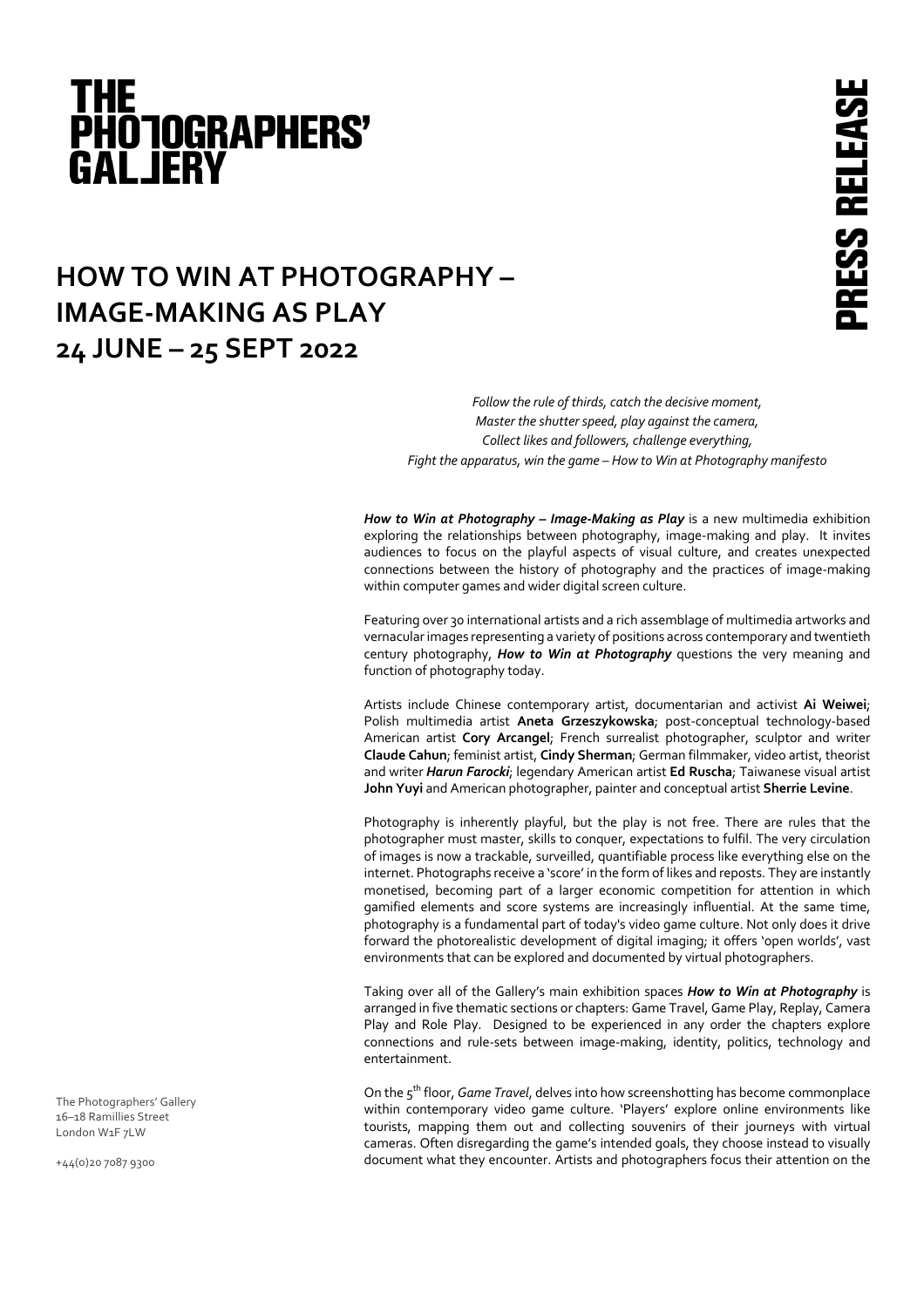info@tpg.org.uk tpg.org.uk

The Photographers' Gallery is a registered charity no. 262548. The Photographers' Gallery Limited is registered in London no. 986208. VAT registration no. GB645332251.

specific properties of the digital image, modify the original code or create new tools to deconstruct these spaces and their photorealism. In some cases, their activity is a form of resistance, a refusal to accept the rules. In others, it highlights the conditions that make the construction of these environments possible in the first place.

Also presented on Floor 5 is *Gameplay*, which looks at the competitive, 'win'-orientated nature of game, and by association, photography culture. *Gameplay* highlights the production and circulation of images as increasingly shaped by game mechanics with the building-blocks and rules of gaming defined by metrics and point systems. Quantifiable values such as views, likes, shares, followers, reposts and so on, have actively promoted the gamification of visual culture; the application of game-design elements and principles in non-game contexts have today become normalised score systems for images. Data extracted from the images we share online, are harvested both by corporations and governments for opaque purposes. With an aura of objectivity, the so-called attention economy is legitimised, clearly demarcating 'winners' from 'losers' and spawning a new aesthetic that has become standard for a generation of online influencers. In this context, content producers can either conform to the status quo by creating 'successful' images or they can try to subvert the prevailing logics to challenge, reject or sabotage gamified labour.

Floor 4 encompasses the chapter, *Replay*, which examines how artists change the original meanings of images by re-photographing, re-enacting or re-contextualising them. These replicas play with notions of memory, history, authorship and truth, exposing them as constructions and bringing to light underlying power structures. As games become more 'realistic' and reality takes an increasingly gamified turn, the very concepts of original and copy are blurred: mage play becomes a tactic used to challenge truth and fiction, reality and representation. By appropriating and re-contextualising images, artists and photographers question the dominant authorities by generating counter-narratives that can shape reality.

Additionally, Floor 4 offers a video installation work from film-maker and video artist Harun Farouki, as a point of enquiry that sits somewhere between all the chapters and provides a central space for pause and reflection. Farocki is known for his investigation into the nature and effects of image-making technologies and towards the end of his life, specifically turned his attention to the digital image, best exemplified by video games. The four-part cycle *Parallel I-IV* (2012–2014) focuses on the development, aesthetics and inherent rules of computer-animated worlds. Situating video games within a broader tradition – the history of representation – the film-maker illustrates the rise of the computational over the photographic. At once analytical and poetic, these 'video essays' deconstruct the notions of truth and fantasy.

The 2<sup>nd</sup> Floor presentations offer a more traditionally photographic departure point for exploration. *Camera Play* looks at the apparatus behind photography and questions the use of the camera as a photographer's tool. Since its inception, artists have challenged both the rules and the ways in which the camera 'sees' the world. By playing with prescribed, or preconceived notions – sometimes against its prescribed functions – photographers bring to light the ideologies informing the production, circulation and consumption of images. By deliberately misusing, modifying, challenging and reinventing the camera, new ways of seeing emerge. Meanwhile in virtual reality, computer games are equipped with powerful photo modes that combine a simulated camera with versatile editing software, encouraging players to share images on social media.

*Role Play* looks at the myriad ways that artists have used image-making to challenge and play with identity. From photographic portraits to selfies, from video game avatars to cinema stars, role-playing has been one of the few constants in the ever-changing history of representation. In the final chapter, Role Play – Playing with Identity, the exhibition concludes with how construction and reconstruction of identity has become a full-time job on social media. Our pictorial alter-egos embody the idea of success, beauty and wealth. Far from being neutral or objective, visual culture actively constructs the subject, either legitimising or delegitimising certain roles, standards and categories. Artists and photographers have always challenged normative notions of sex, gender, ethnicity and class.

2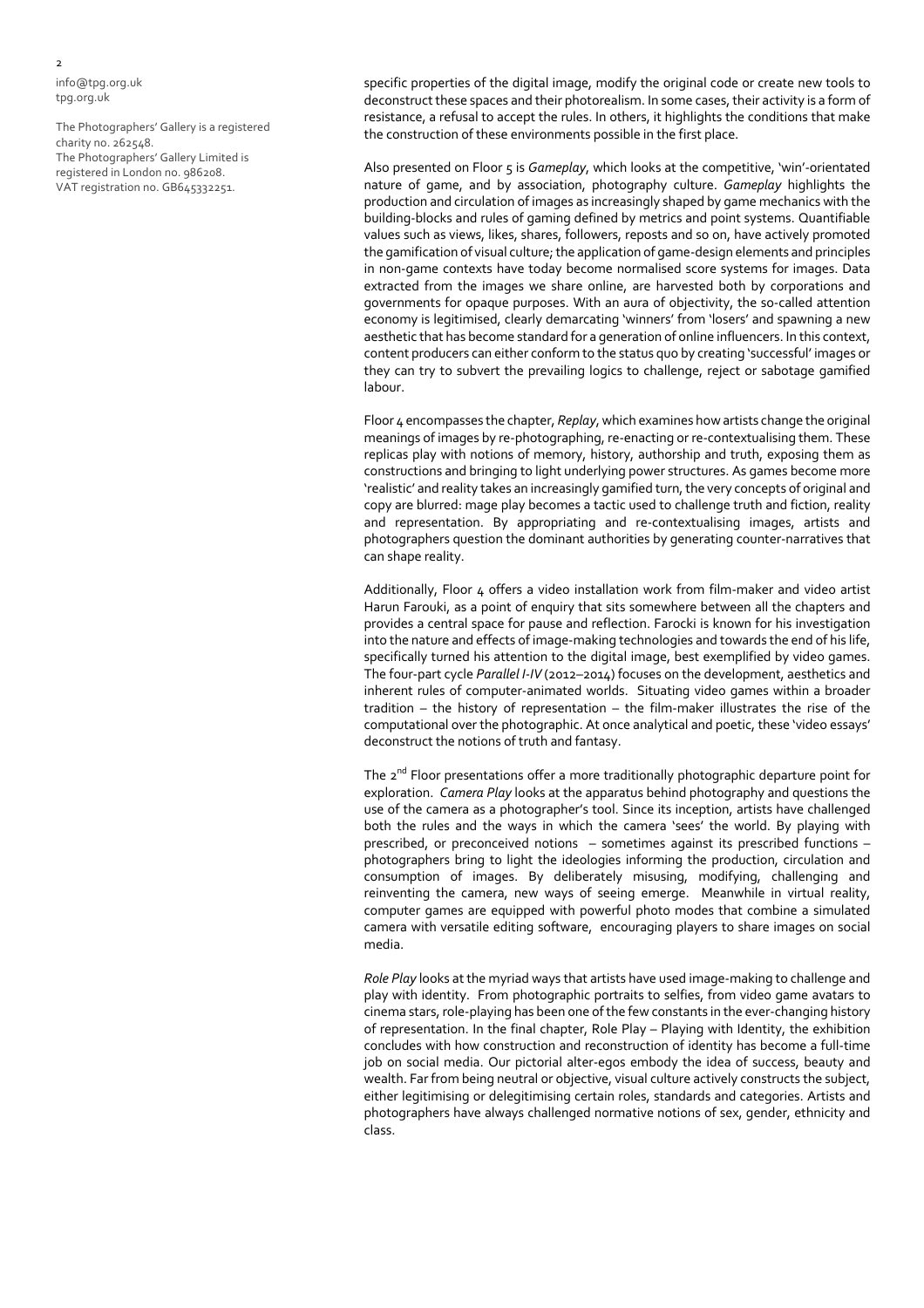*How to Win at Photography – Image -Making as Play* is an open invitation to rethink photography through the act of playing with - and breaking – the rules of the game and to consider who is playing who. It challenges visitors to consider such questions as: Are we playing with the camera or is the camera playing us? What is our role within the system of photography? Are we mere pawns in a larger social and cultural network? What can a playful photographer realistically achieve? And, ultimately who can 'win' this game?

The exhibition is curated by Marco De Mutiis and Matteo Bittanti in collaboration with The Photographers' Gallery's Anna Dannemann,and is produced in collaboration with Fotomuseum Winterthur in Switzerland.

#### *-ENDS-*

#### **Press Contacts**

**For further press information and image requests please contact: Grace Gabriele -Tighe at Margaret on : grace@margaretlondon.com**

#### **Notes for Editors**

#### **THE ARTISTS:**

#### **Cory Arcangel**

Super Landscape 1 (2005) comprises Cory Arcangel's (b. 1978) works Super Mario Clouds and F1 Racer Mod. By manipulating the hardware and software on the cartridges of iconic<br>console games, the US American artist removes all characters, obstacles, sounds, playable elements and game mechanics, leaving only the landscape animations running on the screen. Through an artistic form of 'modding' – the practice of hacking software to change its appearance and performance – Arcangel deconstructs the game and turns the act of play into one of contemplation. Freed from the game's purpose of navigating Mario through his quest or winning the race, Super Landscape 1 is simultaneously a refusal to play the game, an act of reappropriation of the game object as a creative tool, and a study of the elements – the clouds and roads – that make up the landscapes of computer games.

#### **Aram Bartholl**

The installation de\_dust (2004) is part of a bigger project by German artist Aram Bartholl (b. 1972) in which he attempts to rebuild the entire bomb defusal map 'Dust' from the computer game Counter Strike. Initially released in 1999 as a modification ('mod') of another first -person shooter game, Counter Strike quickly spread to become a global sensation. Its community not only joined from all over the world, flooding internet cafes and meeting on -screen through the online multiplayer game, but was also active in designing textures and customising game maps. By materialising the game's iconic crates<br>– rendered in life size in the physical space – the artist blurs the boundaries between the game space and the world outside the screen to remind us of the social spaces we can actively shape as a community. Through the original pixelated graphics that appear obvious as we approach the installation, de\_dust simultaneously comments on the aesthetics of 1990s virtual environments and the increasingly indivisible relationship between the virtual and physical spaces of socialisation and exchange.

#### **Justin Berry**

US American artist Justin Berry (b. 1980) creates hyper - realistic images of the virtual landscapes found in popular video games such as Call of Duty: Black Ops and Medal of Honor. Berry's focus, however, is not on the games' narrative, rules or mechanics. Rather, he is fascinated by the environments that he encounters. These two artworks, selected from his 2018 project Road Trips, are mementos of a journey that took place on -screen. Mojo Coyo depicts a two -lane road that makes a sharp turn near the ocean. We see a flock of birds, a small settlement, some crops and a cross. Monte Puncu shows a country road passing through hilly forests. They are named after real and fictional locations in a simulacrum of Bolivia that happens to be the setting for an episode of Tom Clancy's Ghost Recon, which Berry played extensively. That experience felt real. And, to the artist, that's all that matters.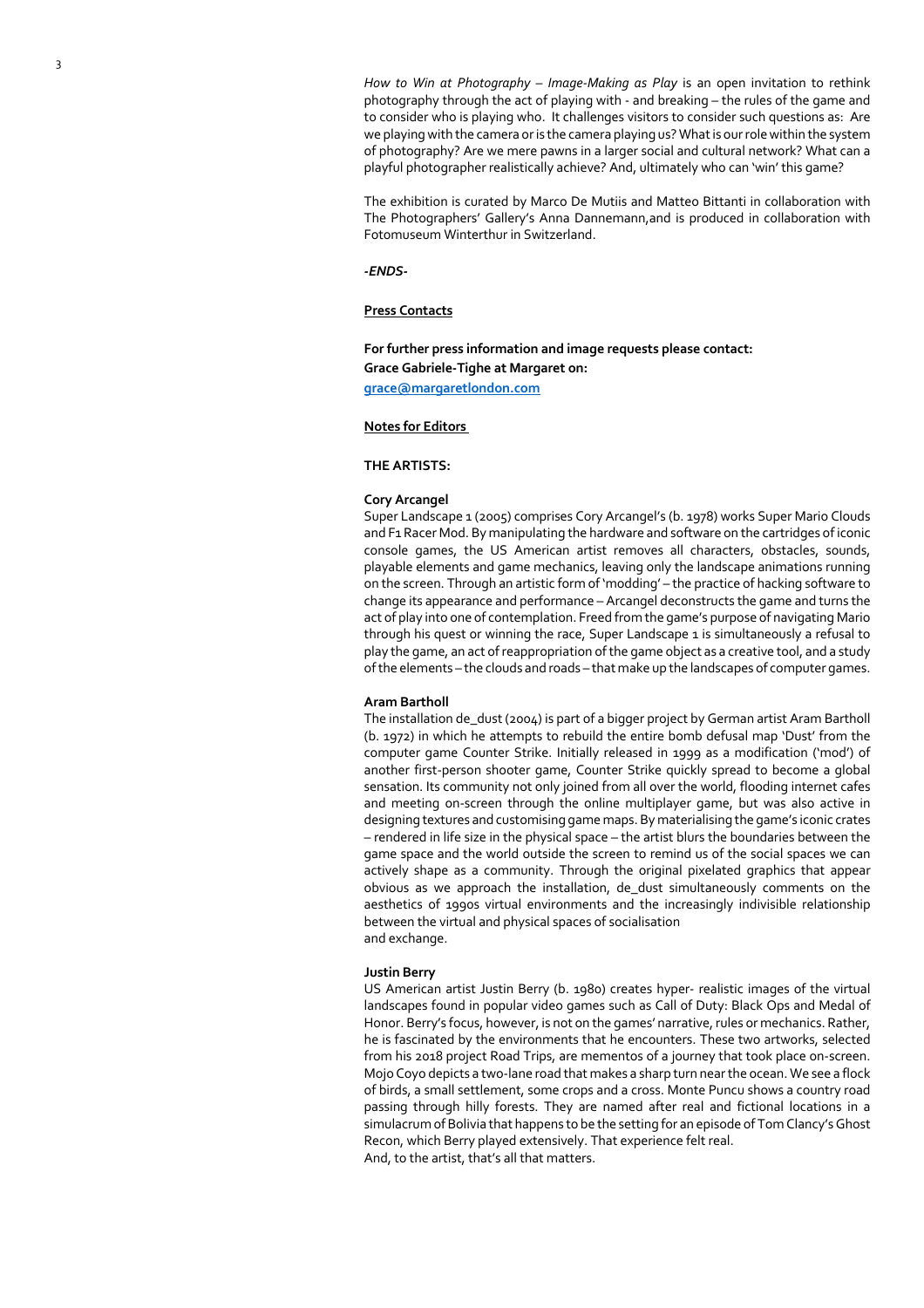#### **Alan Butler**

The Irish artist Alan Butler (b. 1981) abandons the player's goal of winning and transgresses the path designed by the game developers in order to shift his attention to flowers and extracting texture files of trees and plants from the game software. Photorealistic leaves and pixelated cacti become part of a botanical archive documenting the specimens of virtual flora that inhabit game landscapes populated by millions of players. Reminiscent of the 1843 Cyanotypes of British Algae by the botanist and photographer Anne Atkins, Virtual Botany Cyanotypes (2016 –) documents our contemporary screen landscapes and the ambiguous relationship between nature and its simulation. Through Butler's quasi scientific investigation, the work also shows the evolution of computer graphics over the last decades and the attempt by the game industry to achieve seamless photorealism and the simulation of reality in its every detail.

#### **Gloria L ópez Cleries & Sive Hamilton Helle**

Accorded a first -person perspective in The Unreal (2019 –), we are navigated through a romanticised game landscape that stretches out endlessly before our eyes. This digital creation by Gloria L ópez Cleries (b. 1988) and Sive Hamilton Helle (b. 1989) is a 'techno utopian dream' uncoupled from space and time. Here, individual freedom – free from exploitation and colonial power structures – has infinite scope to unfold, as the quiet offscreen voice indicates. But at this point, the utopian character of The Unreal takes on a dystopian quality: we find ourselves in the middle of a mining landscape. This forces us to confront the fact that we are bleeding the material world dry to foster advances in technology, while alerting us to the concomitant narrative of progress put out by the Big Tech companies that ends up colonising our mental world. In this way, the Spanish and Norwegian artists make it clear that The Unreal is in no way free of power structures, which manifest themselves in a new dimension as contemporary forms of technocolonialism.

#### **Joan Pamboukes**

Joan Pamboukes (b. 1977) operates artistically at the point where games and photography intersect. Her pictures, which bring to mind coloured skies and abstract cloud formations, are landscape images derived from video games that she photographs off the screen with her camera. The series Videogame Color Fields (2006–) takes as its starting point games like Grand Theft Auto, Kill Zone and Metal Gear, which are characterised by gameplay that glorifies violence and is often misogynistic. The sense of calm and harmony that the US artist's photographs radiate contrasts with the brutal context from which they are drawn. By opting out of the actual game and focusing instead on the aesthetic quality of the settings for the individual scenes, Pamboukes ultimately makes a conscious stand against the replication of violence and misogyny.

#### **Tabor Robak**

Working with software -based tools traditionally employed in the production of video games, special effects and motion graphics, Tabor Robak (b. 1986) creates imagined worlds that address our increasingly overflowing digital realities. In his work Rocks (2011), the US American artist singles out 198 stones, painstakingly created using the cutting edge computer graphics of that time. Rendered in 3D, the rocks appear simultaneously imaginary and realistic, abstract and naturalistic – creating an ambiguous space in which nature, the photographic documentation of the phenomenal world and its artificial simulation in virtual game environments coexist in a state of tension. Robak's collection of impossible minerals goes beyond the conceit of lifelike simulation, offering a new kind of artificial nature that appears familiar yet can only exist in digital worlds.

#### **Constant Dullaart**

In his 2014 online performance High Retention, Slow Delivery, the Dutch artist Constant Dullaart (b. 1979) purchased 2.5 million fake Instagram followers, which he distributed among selected artists, curators and figures in the art world until they all reached 100'000 followers. Attempting to reset the social value that is generated on the platform using metrics that quantify attention, Dullaart's assembled 'army' shows how these artificial systems of value can be subverted, reclaimed and manipulated – a prescient warning of the role that similar orchestrations would play in affecting public opinion in the 2016 US elections and the Brexit referendum. The work also reveals the hidden workforce tied to the system of validation on social media platforms, in which click factories – low -paid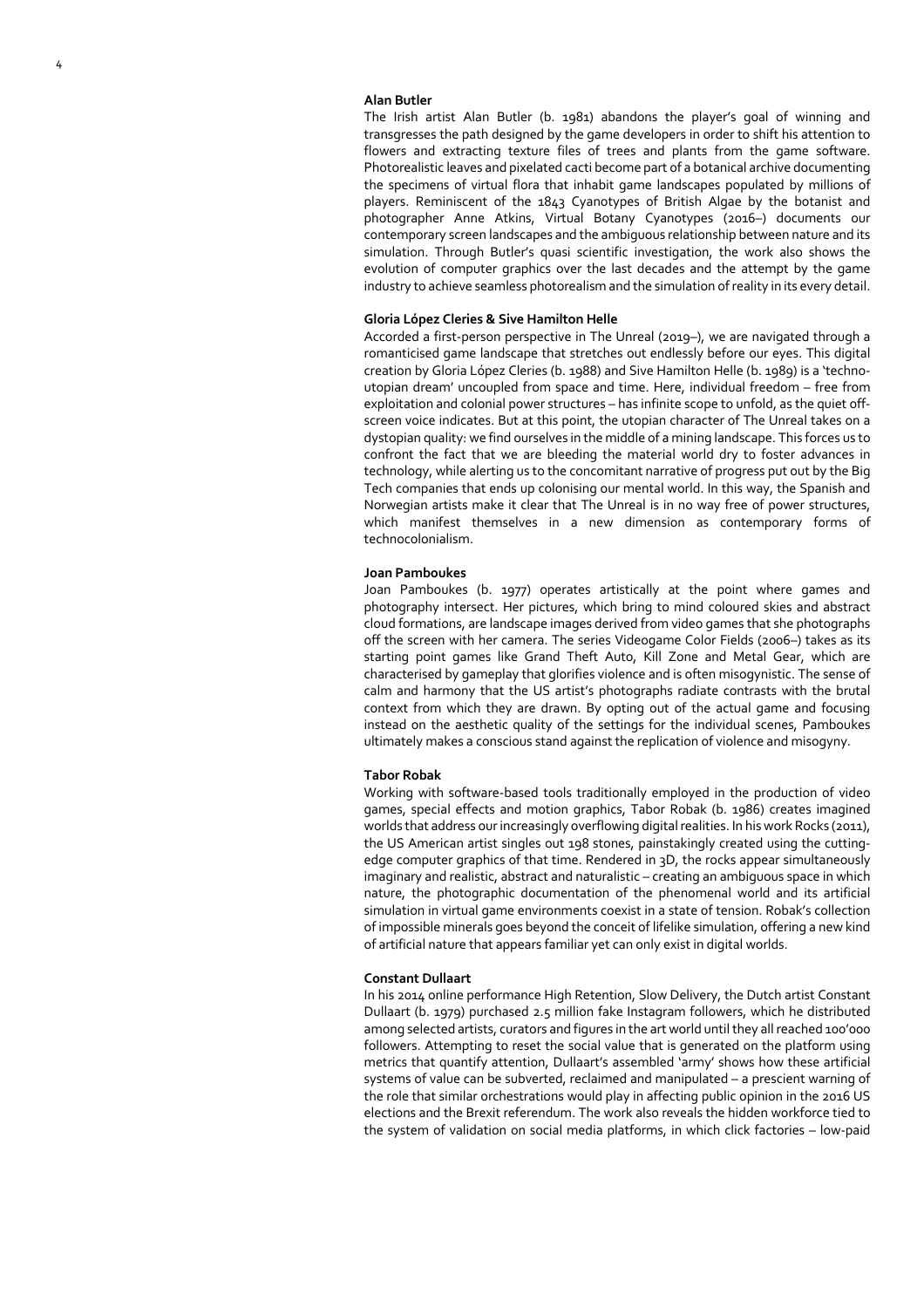workers hired solely to click on advertising links – and automated bots add millions of likes to any image or social media account they are ordered to.

#### **Yuyi John**

In the age of social media, the value of an image is determined by the number of likes and shares it gets: they transform the fleeting attention that the images are given into measurable and quantifiable units. Yuyi John (b. 1991) gives visual expression to this trend by affixing relevant icons to her skin as temporary tattoos. The fact that attention has become the main form of currency is also illustrated by the artist's cooperation with prestige brands, whose logos she tattoos onto her skin before posting her self -portraits on Instagram as promotion. In this way, the Taiwanese artist shows how the body has become the vehicle of media attention on social networks. At the same time, she also demonstrates how our bodies are occupied by these very platforms. They have an influence on how we present and perceive ourselves – and determine the value that we give to ourselves.

#### **Emma Agnes Sheffer**

It is not only games that are governed by certain rules: photography is also subject to them. This is particularly evident on the social network Instagram, as illustrated by Emma<br>Agnes Sheffer (b. 1991) on her profile @insta\_repeat. Each of her posts is a collage of virtually identical motifs that the US American artist found on the profiles of different influencers. Sheffer uses this juxtaposition to show how users with large numbers of followers define how a 'successful' image should look like: the more likes, clicks and shares a picture gets, the more influence it has on visual idioms. This pictorial language is imitated by other users around the world and thus becomes an unwritten aesthetic rule, which ends up in a process of standardisation. In playing the 'attention' game, it is not originality that counts so much as how well it can be staked out and marketed.

#### **Coralie Vogelaar**

Algorithms can analyse human emotions by subdividing faces into 'action units'. These units are assigned, in differing combinations, to six basic emotions: happiness, sadness, anger, surprise, fear and disgust. If the corners of the mouth are pulled up, for example, and the eyes are narrowed, this is read as happiness. Random String of Emotions (2018) by Coralie Vogelaar (b. 1981) takes this procedure into the realms of the absurd. For her video work, the Dutch artist had an algorithm combine these action units at random. She then asked an actress to imitate the movements, getting her to contract her muscles without attempting to express a specific emotion. Meanwhile, software analysis was performed on her face and a corresponding emotion assigned. Vogelaar's approach exposes the perils of machine learning and examines the extent to which the complexity of human feelings and behavioural forms can be meaningfully grasped by computer systems.

#### **Jon Haddock**

US American artist Jon Haddock (b. 1960) reinterprets both historical and fictional events in the style of a video game. In this selection from his series Isometric Screenshots (2000), the artist depicts scenes from popular movies such as Mary Poppins and Twelve Angry Men and a variety of crime scenes and murder settings, such as the 1999 massacre at Columbine High School in Littleton, Colorado. Although the iconography may be ludic, the effects on the viewer are far from ludicrous: the conflation is both jarring and illuminating, suggesting that the power of media – video games included – consists in turning lived reality into something that has been called a 'media event' (Daniel Boorstin), a 'spectacle' (Guy Debord) and a 'simulacrum' (Jean Baudrillard).

#### **Roc Herms**

Can you subvert a joke? Spanish artist Roc Herms (b. 1978) appropriates and hijacks Ai Weiwei's Study of Perspective – itself a perhaps irreverent take on the process of imagemaking – within the virtual world of San Andreas, the exaggerated, grotesque replica of California created by the developers of the massively popular Grand Theft Auto V. Using a first -person view and the in -game camera, the artist photographs his raised middle finger against a variety of backgrounds including government buildings, car parks, bill boards, and even factories. Herms's artistic gesture prompts the questions: Did he do it for the lulz? If so, who is laughing now?

#### **Sherrie Levine**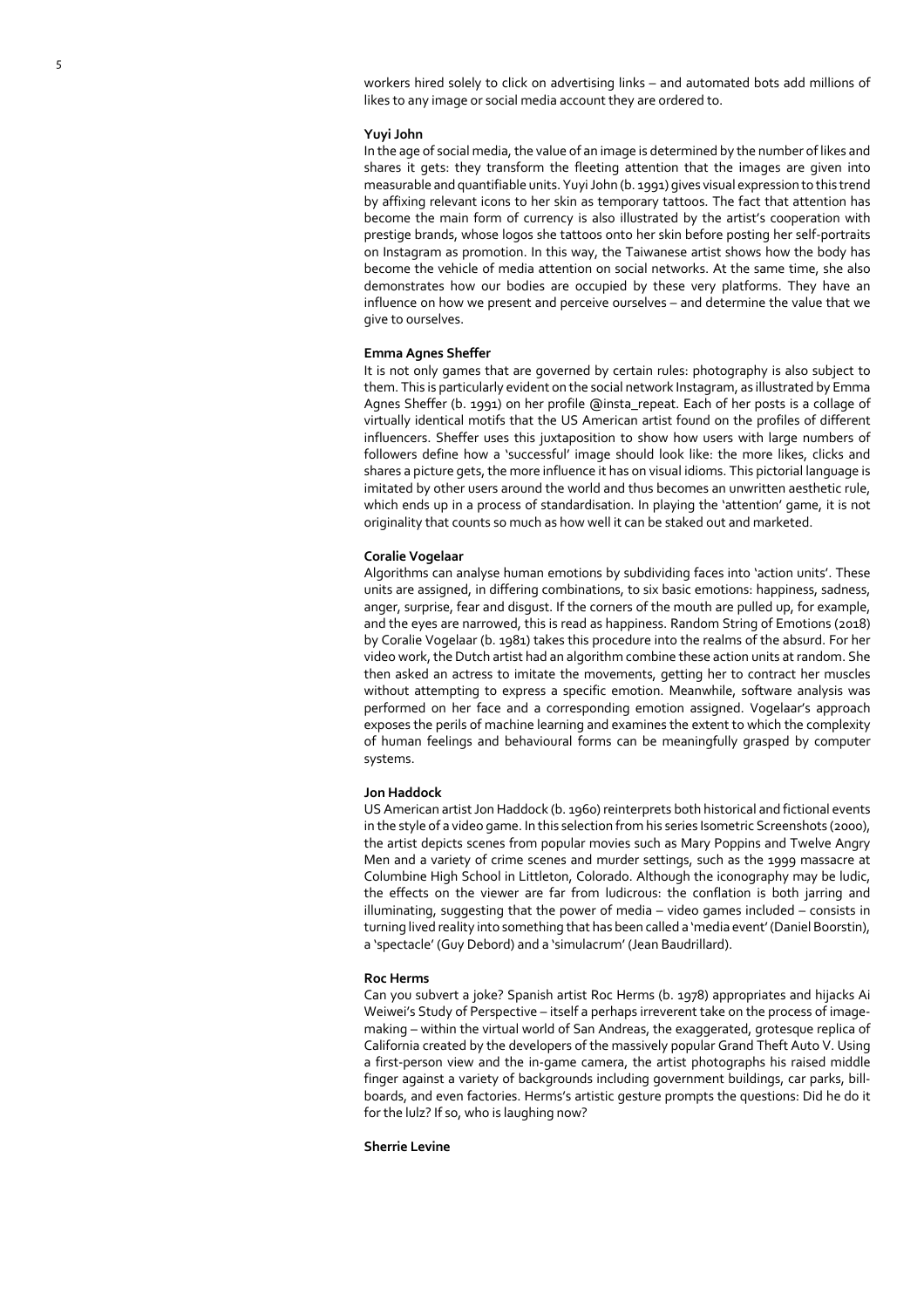Names like Edward Weston, Walker Evans and Alexander Rodchenko are all part of the male canon that continues to shape art history and the history of photography to this day. Sherrie Levine (b. 1947) deconstructs this tradition by appropri - ating the works of celebrated male artists. After Alexander Rodchenko (1985), for example, consists of images by the eponymous Russian artist that Levine photographed, claiming authorship for the pictures by passing them off as her own. The US artist's strategy of appropriation can be read as a feminist critique of the art historical canon, which for a long time only ascribed creativity and originality to the idealised male artistic genius and acknowledged women merely in the role of objects or muses. This value system within art is also questioned in as much as it has imposed categories of 'original' and 'copy' on photography, an idea that is at variance with the technical reproducibility of the image.

#### **Lorna Ruth Galloway**

Through a laborious process of appropriation and recon - figuration, US American artist Lorna Ruth Galloway (b. 1984) creates artworks situated between the analogue and the digital, between lived life and simulation. After taking screenshots of filling stations located in the world of Grand Theft Auto V, she downloads them and uses a photo -editing software to create halftone separations for screen -printing. The resulting images are then turned into charcoal silk screens. By alluding to the tradition of photographic reproduction in printmaking and Ed Ruscha's seminal photobook Twentysix Gasoline Stations (1963) – not to mention the polluting effects of both carbon (charcoal) and fossil fuels (gasoline) – Galloway reminds us that, to paraphrase McLuhan, 'the mediums are the message'.

#### **Ed Ruscha**

For the series Twentysix Gasoline Stations, which appeared in a book of the same title published in the early 1960s, Ed Ruscha (b. 1937) photographed various filling stations across the USA along Route 66. In the black -and -white photographs, we are presented with a matter -of -fact chronicle of deserted landscapes. These generate a desolate atmosphere while also conveying a sense of repetition: the twent y -six filling stations were all photographed from a similar point of view. The fact that the pictures have been used by other artists or even adapted as backdrops in video games is indicative of the iconic status that Ruscha's images have attained over the years. While the US American photographer's work in the 1960s tackled the homogeneity of people's everyday experience, the adaptation and recontextualisation of the images brings up new questions.

#### **Ai Weiwei**

In the series Study of Perspective, Ai Weiwei (b. 1957) shows his middle finger to historical buildings, familiar landmarks and public spaces that were long ago turned into symbols of power. They are an expression of political and economic circumstance and of the cultural and artistic practices that have an ongoing influence on how history is written. His middle finger can thus be seen in front of the federal parliament building in Bern, the Trump Tower in New York, the Eiffel Tower in Paris and the Forbidden City in Beijing. In this sense, the Chinese artist and activist's Study of Perspective (1995 –2011) is not an aesthetic exercise but rather a political study of symbols of power. The perspective is always the same: as in first -person -shooter video games, it enables the viewer to identify with the action, turning them into an accomplice. At the same time, Weiwei's anti authoritarian gesture is also reinforced by the scale of the motifs that clash and collide with one another.

#### **Harun Farocki**

In his relentless inquiry into the nature and effects of image -making technologies, the late Harun Farocki (1944 –2014) turned his attention to the digital image, best exemplified by video games. The four -part cycle Parallel (2012 –2014) focuses on the development, aesthetics and inherent rules of computer -animated worlds. Situating video games within a broader tradition – the history of representation – the German film -maker illustrates the rise of the computational over the photographic. At once analytical and poetic, these video essays sui generis deconstruct the notions of verisimilitude and fantasy, highlighting the artificial nature of 'realistic' simulations and simultaneously bringing to the fore the embedded ideologies of an allegedly 'neutral' technology.

#### **Doroth ée Elisa Baumann**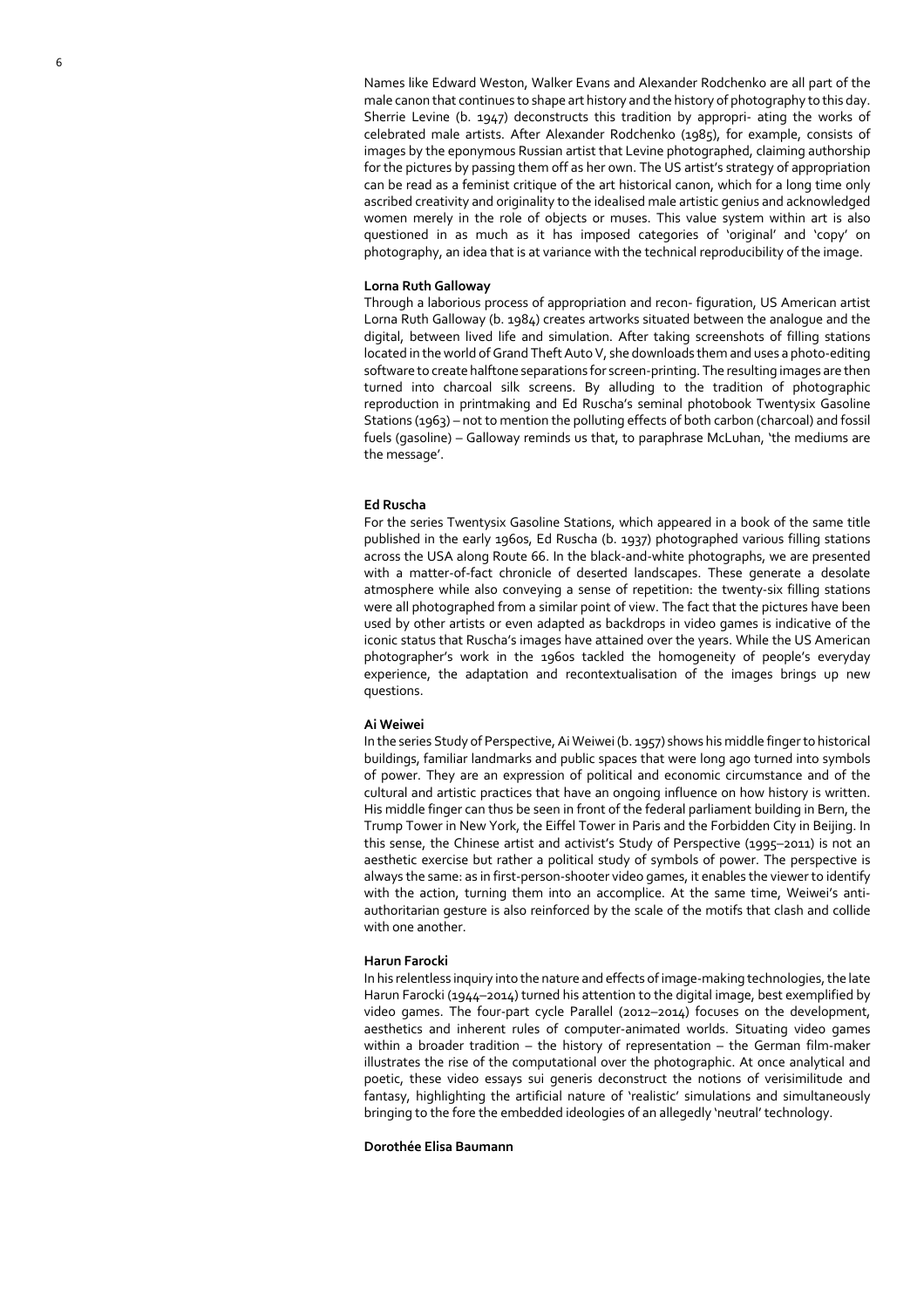For Doroth é e Elisa Baumann (b. 1972), the camera is not a neutral object: as soon as it is around, the encounter between people and their gazes can no longer take place on a level playing field. The Swiss photographer goes one step further here by likening the camera to a weapon that visualises hierarchies between subject and object. The power structures that go together with this are reinforced by technological advances: the faster or more easily a picture can be taken, the less need there is to deal with the reality of life on the other side of the lens. In her video work Take a Better Picture (2018), Baumann enacts this with a hammer, which she uses to hit the shutter release of a camera. This represents an appeal for photography to play by new rules that will break up the hierarchy between the photographing subject and the photographed object and enable empathic collaboration to take place on equal terms.

#### **Dries Depoorter & Max Pinckers**

Trophy Camera v0.9 (2017) is a camera powered by artificial intelligence and programmed to only take 'winning photos'. Trained with machine learning algorithms and a data set of images that were awarded the World Press Photo of the Year from 1955 to present, the camera's software compares the live image with the archive from which it has 'learned' to define a winning picture. If the match is 90% or above, the image is saved on the dedicated website trophy. camera; anything less is instantly deleted. The work by Belgian photographer Max Pinckers (b. 1988) and artist Dries Depoorter (b. 1991) envisions a world in which photographic 'success' has been automated and outsourced to machines. Yet it also raises the question of whether a certain 'automation' of visual tropes is not already embedded in our current photojournalistic practices and ways of looking at the world that rely on the relentless use of exploitative images – the innocent child, the mourning woman – thereby translating complex themes of conflict and violence into simplistic and and catchy symbols.

#### **Christopher Graves**

Combining a DIY, punk attitude with a playful approach to photography, US American photographer Christopher Graves (b. 1981) used ingenious hardware and software modi fications to improve the original Game Boy Camera from 1998, an official add -on for Nintendo's popular handheld console. A lo -fi image -making machine or rather a 'poor image - making machine', given that the 'photographs' are displayed in 2 -bit resolution (128 × 112 pixels) in four shades of grey – the original camera was expanded with a lens adapter attached to a Game Boy Advance, featuring a Pentax 110 lens mount, a wooden grip, a 1455 mAh lithium -ion rechargeable battery via USB -C and a dedicated shutter button. Graves's impossible project is an anachronistic device that looks both vintage and futuristic.

#### **John Hilliard**

In the 1960s and 1970s, photography was increasingly viewed as the product of an automated process. This is evident in the work of John Hilliard (b. 1945). For his series Camera Recording Its Own Condition (1971), the English artist set up his 35mm camera in front of a mirror and shot the same image seventy times, changing the aperture and exposure time for each photo. Although the photographer's hand can be seen in some frames, Hilliard's involvement seems to be restricted to operating the shutter release. The focus here is on automatism rather than authorship, as is made clear by the grid -like configuration of the images. We may play with the camera all we like, exhausting the limits of what it can do, but with Hilliard there is no getting around the question as to whether photography can ever do anything except record its own condition.

#### **Steven Pippin**

In the early 1990s, English artist Steven Pippin (b. 1960) repurposed the facilities of an on board toilet over the course of an hour to produce and develop a series of photographs on a train journey from London to Brighton. During this time, he used the semicircular toilet bowl as a simple pinhole camera, which lead to perspectival distortions in the images. The developing and fixing of the negatives was also far from perfect – stains, splashes and other intentional flaws in the images render the original motive of the bathroom only vaguely intelligible. Pippin places focus on the machine -based photographic process and the performative nature of his experimental image -making methods. His video documentation is crucial to understanding the work and enables the viewer to make sense of the absurd and playful way in which his almost abstract photographs are created.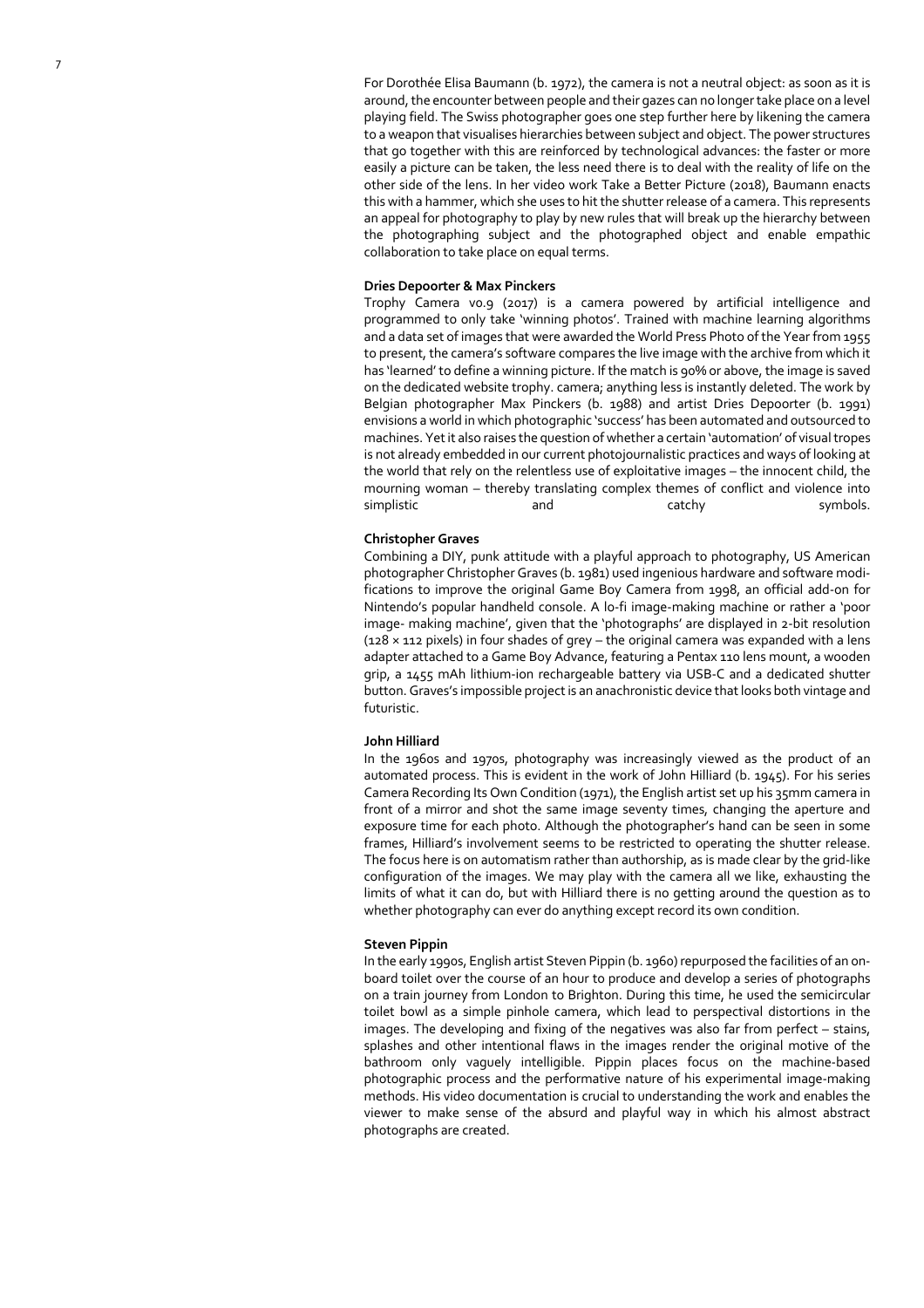#### **Ria Patricia Röder**

Ria Patricia R öder (b. 1983) creates her motifs by capturing images not with a camera but with a scanner. In addition to found objects, the German artist also scans fragments of images that she has already scanned and printed as well as shapes cut out from paper and other materials. Accordingly, the motifs she selects crop up more than once in different variations: R öder sees them as 'declinations' of the real object. Nor does she make use of digital editing or image renderings in her carefully composed Scanograms (2015 –2020). The narrative quality is created entirely through the analogue arrangement and the dynamic relationship of razor-sharp and blurred elements, which are attributable to the shallow depth of field in the scanning process. R öder's 'scanograms' constitute an experiment with a medium that has certain similarities with the conventional photo camera – namely, the presence of a lens and the process of exposure – yet also enables other forms of imaging.

#### **Akihiko Taniguchi**

In his playable 3D environments, Japanese artist Akihiko Taniguchi (b. 1983) experiments with translating photo - graphic processes into digital spaces. Employing game mechanics and CGI aesthetics, the artist explores the possibilities of rethinking the act of taking pictures within the logics of computer games. Through a game -like interaction, the viewer not only experiences photographic capture as a form of play but is further confronted with many issues that lie at the heart of transforming the image in its computational and networked forms. From virtual self(ies) to image search engine filters, from green screens to multiplied screenshots flying through surreal spaces, the work immerses the player within the machinic processes that regulate contemporary image making and the way they affect the relationship between the photographer and the apparatus.

#### **Claude Cahun**

Within only a moment, we determine the identity of other people for ourselves. With her performative self -portraits, the French photographer Claude Cahun (1894 –1954) undermines this social gaze by deliberately blurring the binary boundaries between the sexes. Consequently, the depicted personae, into whose shoes she briefly slips, cannot be clearly read as female or male.

Whether with the help of a barbell or by using accentuated lips – Cahun reinforces this gender -fluid game by integrating elements into her photographs that inevitably evoked binary connotations during her lifetime. Through exaggerated staging, Cahun exposes gender as a constructed, socio -cultural masquerade. The fact that her photographs were taken at a time when anti -Semitism and homophobia were prevalent makes the images seem all the more significant today. Finally, Cahun's surrealist self - portraits also point to an early anticipation of the game with one's own identity that one can now explore and express more fluidly by making use of avatars or face filters.

#### **Cibelle Cavalli Bastos**

Brazilian -born artist and musician Cibelle Cavalli Bastos (b. 1978) uses their Instagram account @aevtarperform to create a continuous durational performance that challenges dominant narratives and normative ideas of gender and beauty reproduced and reinforced by the social media platform. Using Augmented Reality face filters that promote an understanding of non -binary identity and sharing critical content that supports trans-activist and anti-racist movements, the artist engages in a game with the platform, embracing the rules of networked image sharing while at the same time exposing the social construction of gender.

Cavalli Bastos also takes advantage of this mechanism by allowing users to 'wear' the artist's filter – which overlays the pronouns 'They/Them' on their face – and to infiltrate their selfies into the social space of Instagram. Cavalli Bastos's work reveals the fluid way in which identity is shaped and represent - ed and the possibility of reclaiming corporate social media platforms as a space to investigate and shape the self.

#### **Aneta Grzeszykowska**

How is the 'female' body imagined? With full lips and shapely breasts? Polish artist Aneta Grzeszykowska (b. 1974) confronts us with these questions, instantly bringing us face to face with our normative definition of gender, which we often link to physical features. The Selfie series (2014) consists of simulated body parts made of pigskin, with Grzeszykowska using her own body as a model. In this series, she lays claim to authorship in representing her body by sculpting the form herself, at times deforming it or even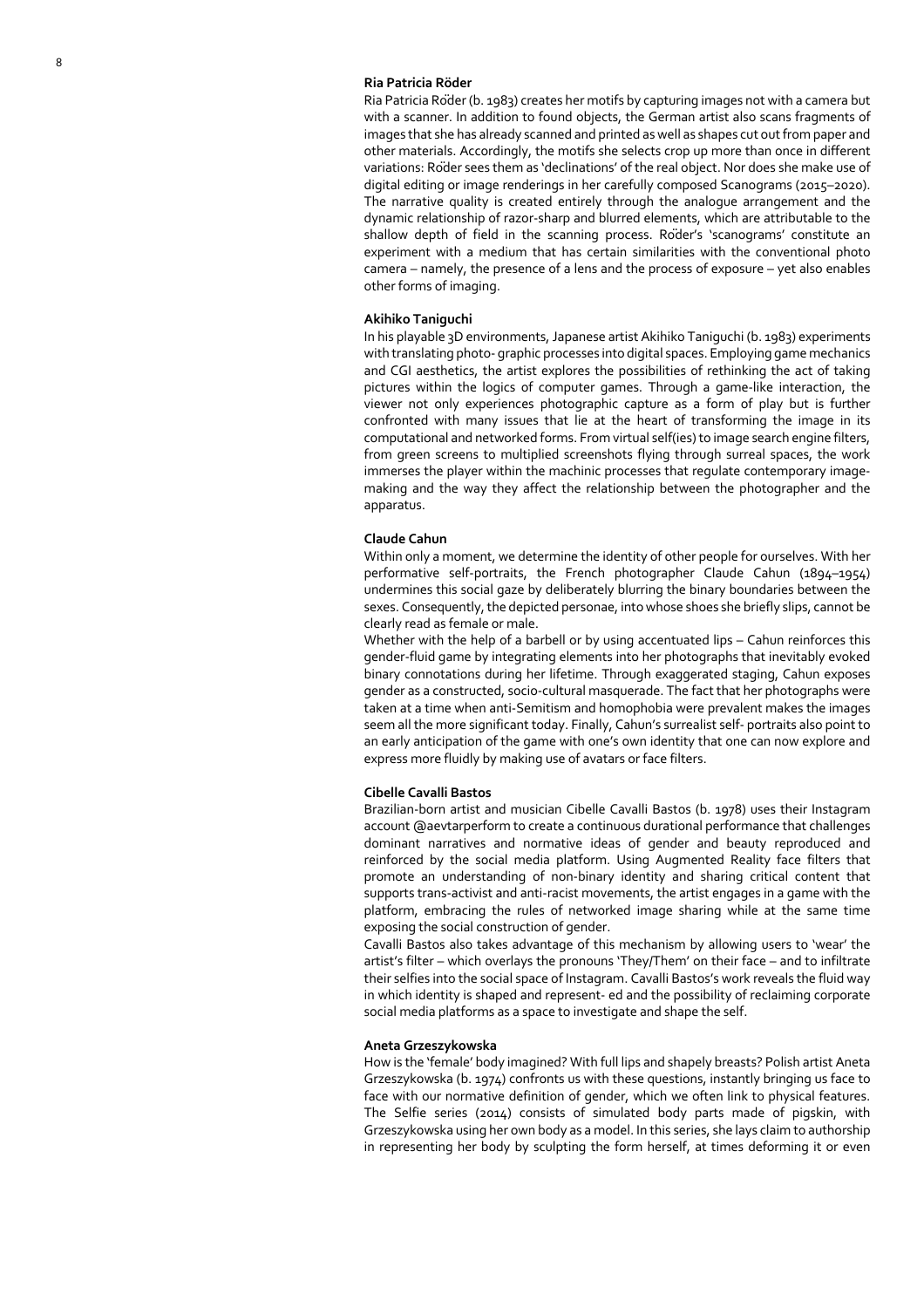giving it a grotesque appearance. In Grzeszykowska's 'selfies' the (self)images manifest as an interactive process: as a form of objectification that reinforces clich és and as a practice that can deconstruct these very clich és in all their absurdity.

#### **Andy Kassier**

We enact ourselves for the camera and post selfies on social media. But what is the underlying logic behind the self - images we curate? German artist Andy Kassier (b. 1989) carries this question to extremes in his online performances. On Instagram, he plays the part of a rich and successful man, in the process serving up all the different stereotypes that go with this idea – and thus exposing it as a construct that can be reproduced at will. This also comes out in his installation Stairways (Time) (2018/2021), which presents the artist's backdrop to his staged photographs, the set for his repetitive poses of happiness, beauty and wealth. Self -presentation on social media is thus not some expression of individual personality – instead it degenerates into a form of self -marketing that is oriented towards clicks and likes and therefore becomes ever more standardised in visual terms.

#### **Cindy Sherman**

For the series Untitled Film Stills (1977 –1980), US American photographer Cindy Sherman (b. 1954) re -enacted iconic poses of female protagonists from the Hollywood films of the 1950s and 1960s. The black-and-white pictures evoke the stills that were used to market the individual films. The shots, which are appropriately generic, degenerate into clich és of femininity, whose one -dimensionality Sherman exposes and scrutinises. Taking on the role of the gauche woman, for example, she sits expectantly on the edge of the bed or stands wrapped in a towel in the bathroom, sensually looking over her naked shoulder into the mirror. Untitled Film Stills consists of seventy photographs and reads like a catalogue of female stereotypes that demon - strates the construction and appropriation of identity through media. Sherman's ambivalent re-enactments there- fore challenge normative images that are solidified through performances for the camera, their instrumen - talisation and marketing.

#### **Petra Szem á n**

Whether we're reading a book or watching a film, we immediately put ourselves in the place of the protagonists. Identifying with the characters allows us to insert ourselves in fictional scenarios and exit again at any given moment. For the Hungarian artist Petra Szem án (b. 1994), virtual spaces have a similarly immersive potential inherent in them. In her video work Monomyth: Gaiden (2018 –2020), she slips into the skin of an avatar and tries out different scenarios in a game -like landscape – in the process exploring variants of her own identity. In virtual space it becomes possible, then, to play with identities that in the real world are not accepted, become the targets of discrimination, or lie outside the purview of heteronormative ideas. Monomyth: Gaiden offers digital space as an arena in which the relationship to one's own avatar, and ultimately to oneself, can be explored. At the same time, Szem án's work prompts us to question the boundaries between real and virtual space.

#### **Danielle Udogaranya**

Even if avatars give the impression of projecting very different identities, the range of virtual proxy characters is quickly exhausted, amounting to little more than conventional roles and clich é d renderings. British artist Danielle Udogaranya (b. 1991), a.k.a. 'Ebonix', focuses on the fact that the available options do not adequately represent certain groups. She designs avatars for people of colour, whose appearance and skin colour are often not considered when a game is being developed or only acknowledged in the form of stereotyped templates. For the video game The Sims 4, for example, she designs avatars with different skin tones, including options for applying make -up and different hairstyles, which operate outside the realm of racialised and racist ideas. Udogaranya's project draws attention to the discrimination that continues to exist and is perpetuated in virtual spaces. At the same time, her work plays an active role in making representation more diverse

#### **THE PHOTOGRAPHERS' GALLERY**

The Photographers' Gallery opened in 1971 in Covent Garden, London, as the UK's first independent and publicly funded gallery devoted to photography. It was the first UK